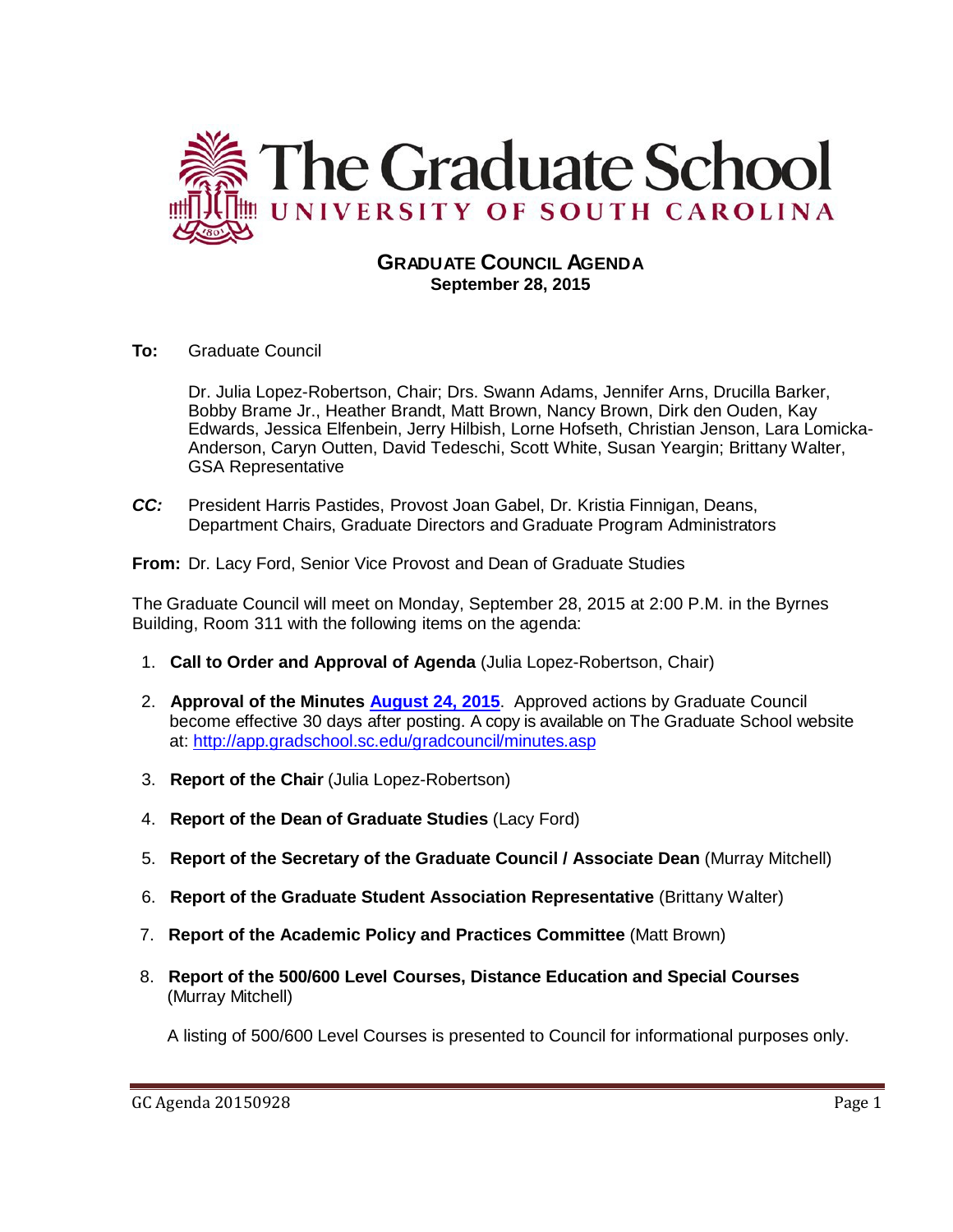#### **500/600 Level Courses**

To be announced, following committee meetings.

## **Distance Education Delivery**

To be announced, following committee meetings.

## 9. **Associate Graduate Faculty Nominations** (Murray Mitchell)

Name: None Program: Term:

#### 10. **Fellowships and Scholarships Committee** (Heather Brandt)

## 11. **Report of Science, Math, and Related Professional Programs Committee** (David Tedeschi)

Course Change Proposal BIOL 798 Research in Biology (1-9) Directed laboratory research and readings in the biological sciences for M.S. and Ph.D. students prior to preparation of theses and dissertations. [Effective: Fall 2016]

Bulletin Change BMSC Major/MS in Biomedical Sciences (32) **Clarify distinctions between a thesis and non-thesis option.** [Effective: Fall 2016]

New Course Proposal BMSC 757 Family Medicine (8) Supervised clinical practicum for physician assistants in Family and Preventative Medicine. [Prerequisite: Successful completion of the didactic PA program coursework during the first year.] [Effective: Spring 2016]

New Course Proposal BMSC 758 Internal Medicine (4) Supervised clinical practicum for physician assistant students in Internal Medicine [Prerequisite: Successful completion of the didactic phase of the Physician Assistant curriculum] [Restricted to: Physician Assistant students only] [Effective: Spring 2016]

New Course Proposal BMSC 759 Women's Health (4) Supervised clinical practicum for physician assistant students in the area of OB/GYN. [Prerequisite: Successful completion of the didactic phase of the Physician Assistant

GC Agenda 20150928 Page 2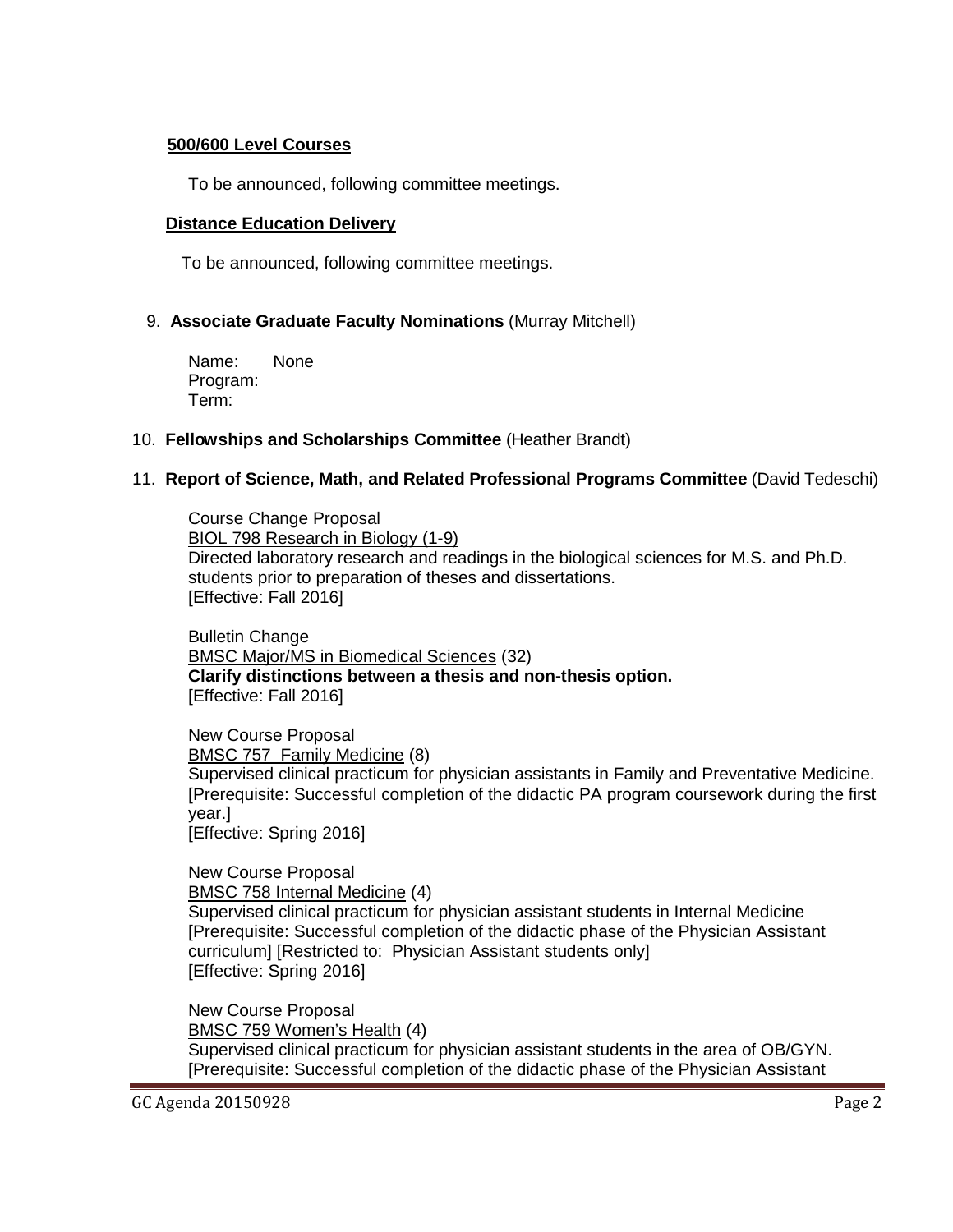curriculum] [Restricted to: Physician Assistant students only] [Effective: Spring 2016]

New Course Proposal

BMSC 760 Pediatrics (4)

Supervised clinical practicum for physician assistant students in Pediatrics. [Prerequisite: Successful completion of the didactic phase of the Physician Assistant curriculum] [Restricted to: Physician Assistant students only] [Effective: Spring 2016]

New Course Proposal

BMSC 761 Behavioral Medicine (4)

Supervised clinical practicum for physician assistant students in Behavioral Medicine. [Prerequisite: Successful completion of the didactic phase of the Physician Assistant curriculum] [Restricted to: Physician Assistant students only] [Effective: Spring 2016]

New Course Proposal

BMSC 762 General Surgery (4)

Supervised clinical practicum for physician assistant students in General Surgery. [Prerequisite: Successful completion of the didactic phase of the Physician Assistant curriculum] [Restricted to: Physician Assistant students only] [Effective: Spring 2016]

New Course Proposal

BMSC 763 Emergency Medicine (4)

Supervised clinical practicum for physician assistant students in Emergency Medicine. [Prerequisite: Successful completion of the didactic phase of the Physician Assistant curriculum] [Restricted to: Physician Assistant students only] [Effective: Spring 2016]

New Course Proposal

BMSC 764 Orthopedics (4)

Supervised clinical practicum for physician assistant students in Orthopedics. [Prerequisite: Successful completion of the didactic phase of the Physician Assistant curriculum] [Restricted to: Physician Assistant students only] [Effective: Spring 2016]

New Course Proposal

BMSC 765 PA Practicum Elective (4)

Supervised clinical practicum for physician assistant students in area of student's choice with approval of the Director of Clinical Education. Elective can be in a specialty or a core area.

[Prerequisite: Successful completion of the didactic phase of the Physician Assistant curriculum] [Restricted to: Physician Assistant students only] [Effective: Spring 2016]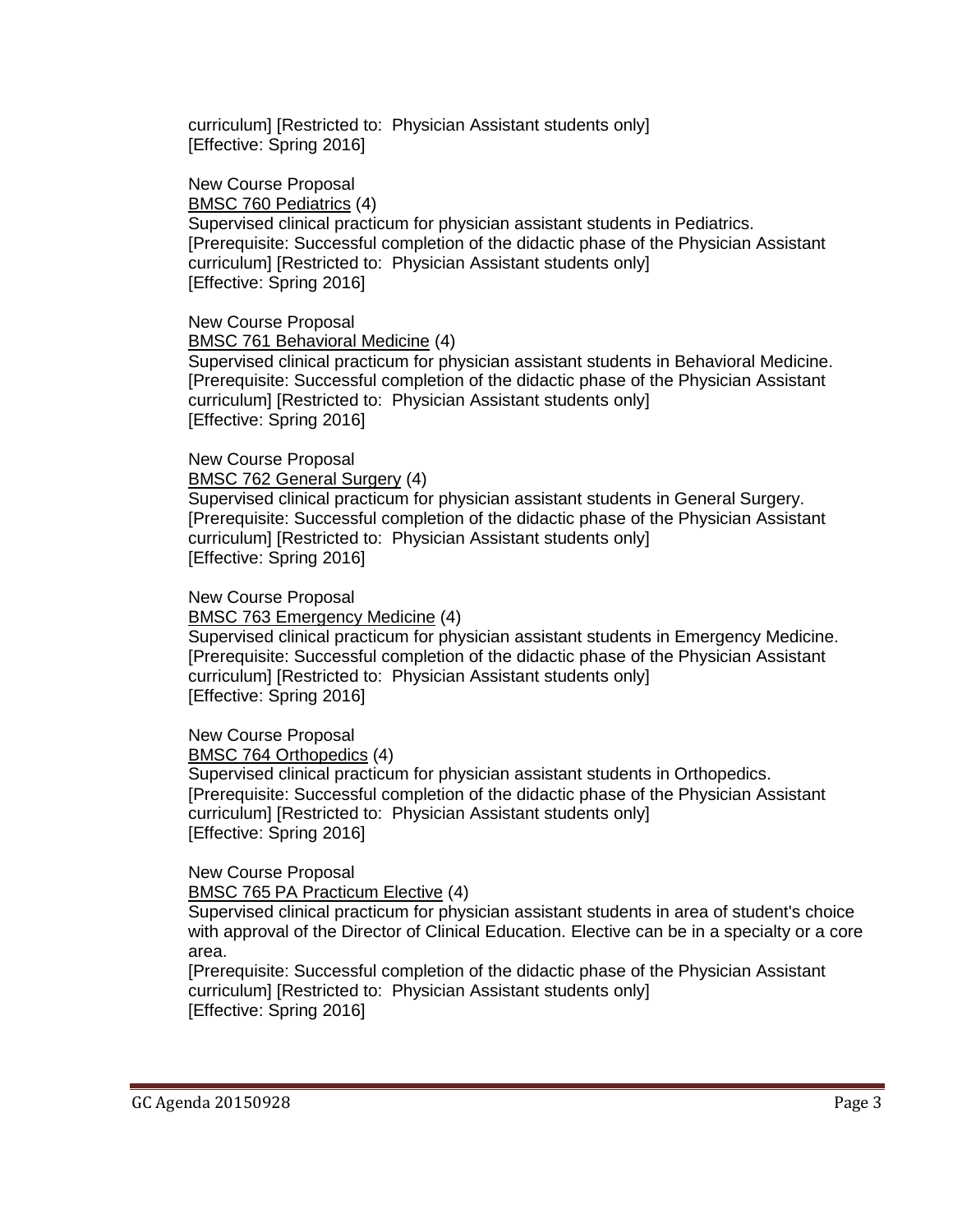Course Change Proposal

HSPM 769 Organizational Behavior (3)

To explore organizational behavior at the micro level (individuals, motivation, leadership, conflict management) and macro level (social systems, inter-organizational relationships, change and innovation, performance and strategy, organizational design), with particular focus on health care environments.

**Current:** To explore organizational behavior at the micro level (individuals, motivation, leadership, conflict management) and macro level (social systems, inter-organizational relationships, change and innovation, performance and strategy, organizational design), with particular focus on health care environments.

**Proposal:** To explore organizational behavior at the micro level (individuals, motivation, leadership, conflict management) and macro level (social systems, inter-organizational relationships, change and innovation, performance and strategy, organizational design), with particular focus on health care environments. [Effective: Fall 2016]

New Course Proposal

MCBA 742 Biological Micro Imaging II (3) Advanced scanning and transmission electron microscopy techniques, electron tomography, digital imaging, 2 dimensional and 3 dimensional image analysis, 3 dimensional ultrastructure data set reconstruction. [Enrollment restricted to 15 students] [Effective: Spring 2016]

New Course Proposal MCBA 743 Molecular Imaging Methods in Biomedical Research II (3) Cell culture techniques, RNA and DNA isolation, PCR reactions, Gene Sequencing, Micoarray Technology. [Enrollment restricted to 15 students] [Effective: Spring 2016]

#### 12. **Report of the Humanities, Social Sciences, Education, and Related Professional Programs Committee** (Drucilla Barker)

Bulletin Change ANTH Visual Anthropology Certificate (18) To Terminate Program [Effective: Fall 2016]

Bulletin Change LING Major/Degree program – PhD in Linguistics (60) Clarification of courses in a certificate potential to count toward a degree. [Effective: Fall 2016]

Bulletin Change LING Major/Degree program – MA in Linguistics (30) Clarification of courses in a certificate potential to count toward a degree. [Effective: Fall 2016]